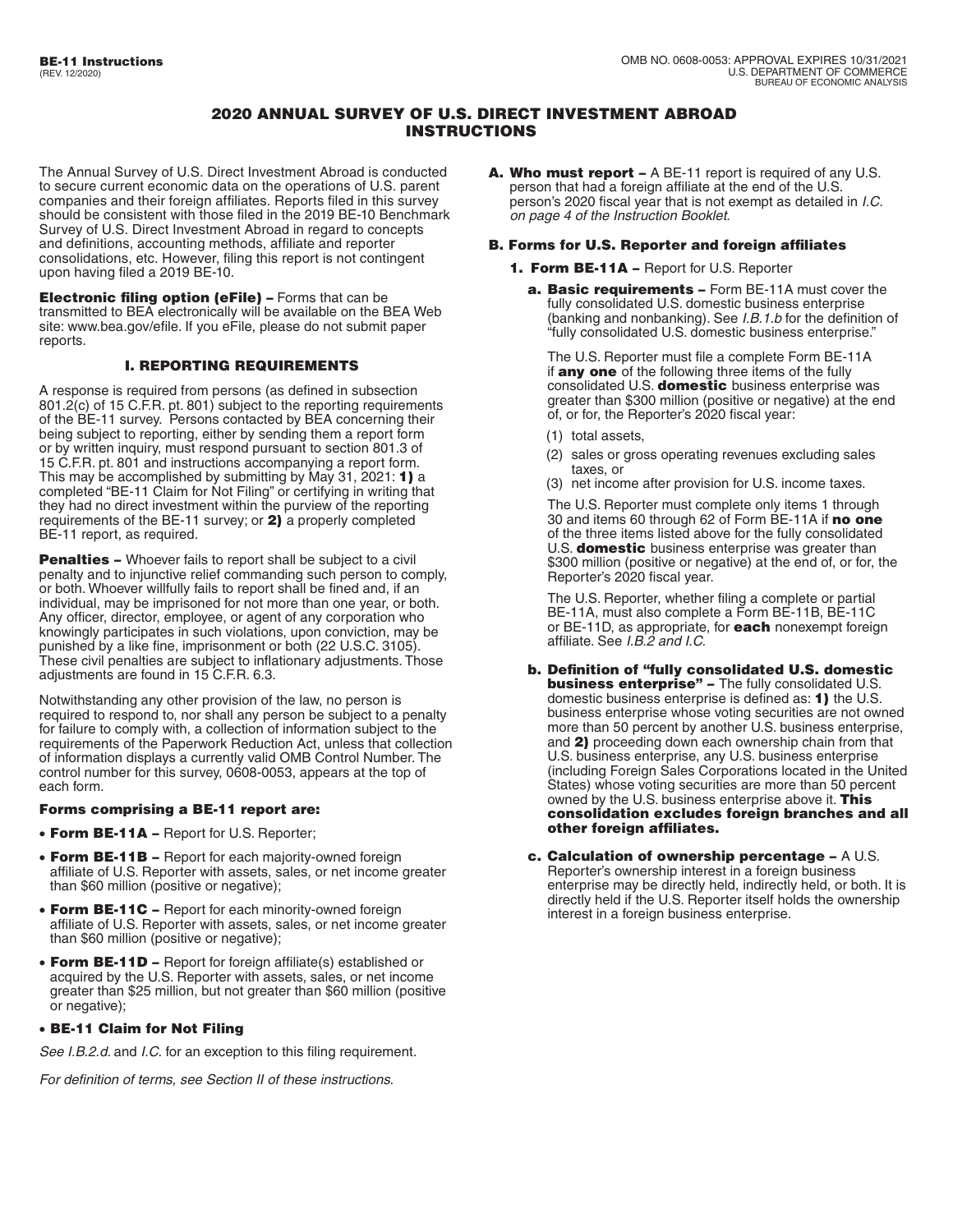It is indirectly held if, for example, the U.S. Reporter holds an ownership interest in another foreign business enterprise that, in turn, owns the given foreign business enterprise. The U.S. Reporter must sum all direct and indirect lines of ownership interest in the foreign business enterprise to determine whether it holds a foreign business enterprise to the extent of 10 percent or more, directly or indirectly. **Note** – An associated group is deemed to be one U.S. Reporter. *See II.C. for the definition of an associated group.* 

A U.S. Reporter's percentage of indirect ownership interest in a given foreign business enterprise is the product of the direct ownership percentage that the U.S. Reporter has in the first foreign business enterprise in the ownership chain, multiplied by that first enterprise's direct ownership percentage in the second enterprise in the chain, multiplied by the direct ownership percentages for all other intervening enterprises in the ownership chain, multiplied by the last intervening enterprise's direct ownership percentage in the given foreign business enterprise. To illustrate, assume the U.S. Reporter owned 50 percent of foreign business enterprise A directly, and that A owned 75 percent of foreign business enterprise B which, in turn, owned 80 percent of foreign business enterprise C. Then the U.S. Reporter's percentage of indirect ownership of B would be 37.5 percent (the product of the first two percentages), its indirect ownership of C would be 30 percent (the product of all three percentages), and B and C (as well as A) would be considered foreign affiliates of the U.S. Reporter.



#### d. Other requirements for filing Form BE-11A

- (1) Foreign affiliate is owned by only part of the fully consolidated U.S. domestic business enterprise – The U.S. Reporter is deemed to be the fully consolidated U.S. domestic business enterprise even if only one entity in the consolidated U.S. enterprise directly owns the foreign affiliate.
- (2) U.S. Reporter that is an individual, estate, trust, or nonprofit organization - A U.S. Reporter that is an individual, estate, trust, or religious, charitable, or other nonprofit organization, and that owns a foreign affiliate directly, rather than through a U.S. business enterprise, should complete only items 1 and 5 of Form BE-11A. Required Forms BE-11B, BE-11C, and/or BE-11D must be filed as appropriate.
- (3) U.S. business enterprise owned by an individual, estate, trust, or nonprofit organization – If a U.S. individual, estate, trust, or nonprofit organization owns more than 50 percent of a U.S. business enterprise that, in turn, owns a foreign affiliate, then the U.S. Reporter is deemed to be the U.S. business enterprise, not the individual, etc. The BE-11 report should be filed by, and Form BE-11A should be for, the U.S. business enterprise, not the individual, etc. However, direct financial transactions or positions, if any, by the individual, etc., with the foreign affiliate must be included in the business enterprise's report.
- (4) U.S. Reporter owned by a foreign person *(See II.J*) – A U.S. Reporter that is a U.S. affiliate of a foreign person and that is filing a BE-15, 2020 Annual Survey of Foreign Direct Investment in the United States should only complete items 1–7 and 34–37 of Form BE-11A. If the U.S. Reporter is filing a BE-15B, or BE-15C, in lieu of the BE-15A, it should complete the entire Form BE-11A. *See also III.B.*
- (5) Joint ownership of foreign affiliate If two or more U.S. Reporters jointly own, directly or indirectly, a foreign affiliate, each U.S. Reporter must file a Form BE-11A.
- 2. Forms BE-11B, BE-11C, and BE-11D Report for foreign affiliates. The coverage of the forms is summarized in the chart below.

| Ownership<br>U.S. Dollar<br>Amount                                                                                                                                                                                                    | <b>MAJORITY-</b><br><b>OWNED</b><br><b>FOREIGN</b><br><b>AFFILIATE</b><br>> 50% | <b>MINORITY-</b><br><b>OWNED FOREIGN</b><br><b>AFFILIATE</b><br>$\geq 10\%$<br>and<br>< 50% |
|---------------------------------------------------------------------------------------------------------------------------------------------------------------------------------------------------------------------------------------|---------------------------------------------------------------------------------|---------------------------------------------------------------------------------------------|
| At least one of the<br>three items* is<br>greater than \$300<br>million $(+$ or $-$ ).                                                                                                                                                | BE-11B, except Part III                                                         |                                                                                             |
| At least one of<br>the three items* is<br>greater than \$60<br>million $(+$ or $-$ ), but no<br>one is greater than<br>\$300 million<br>$(+ or -).$                                                                                   | BE-11B, except Part IV                                                          | $BF-11C$                                                                                    |
| Foreign affiliate<br>established or<br>acquired during fiscal<br>year 2020 and at<br>least one of the three<br>items* is greater than<br>\$25 million $(+ or -)$<br>but no one item is<br>greater than \$60<br>million<br>$(+ or -).$ | <b>BF-11D</b>                                                                   |                                                                                             |

 \* Total assets, sales or gross operating revenues excluding sales taxes, and net income (loss) after provision for foreign income taxes of the foreign affiliate.

Exception – A Form BE-11B or BE-11C must be filed for a foreign affiliate of the U.S. Reporter that owns another non-exempt foreign affiliate of that U.S. Reporter, even if the foreign affiliate parent is otherwise exempt.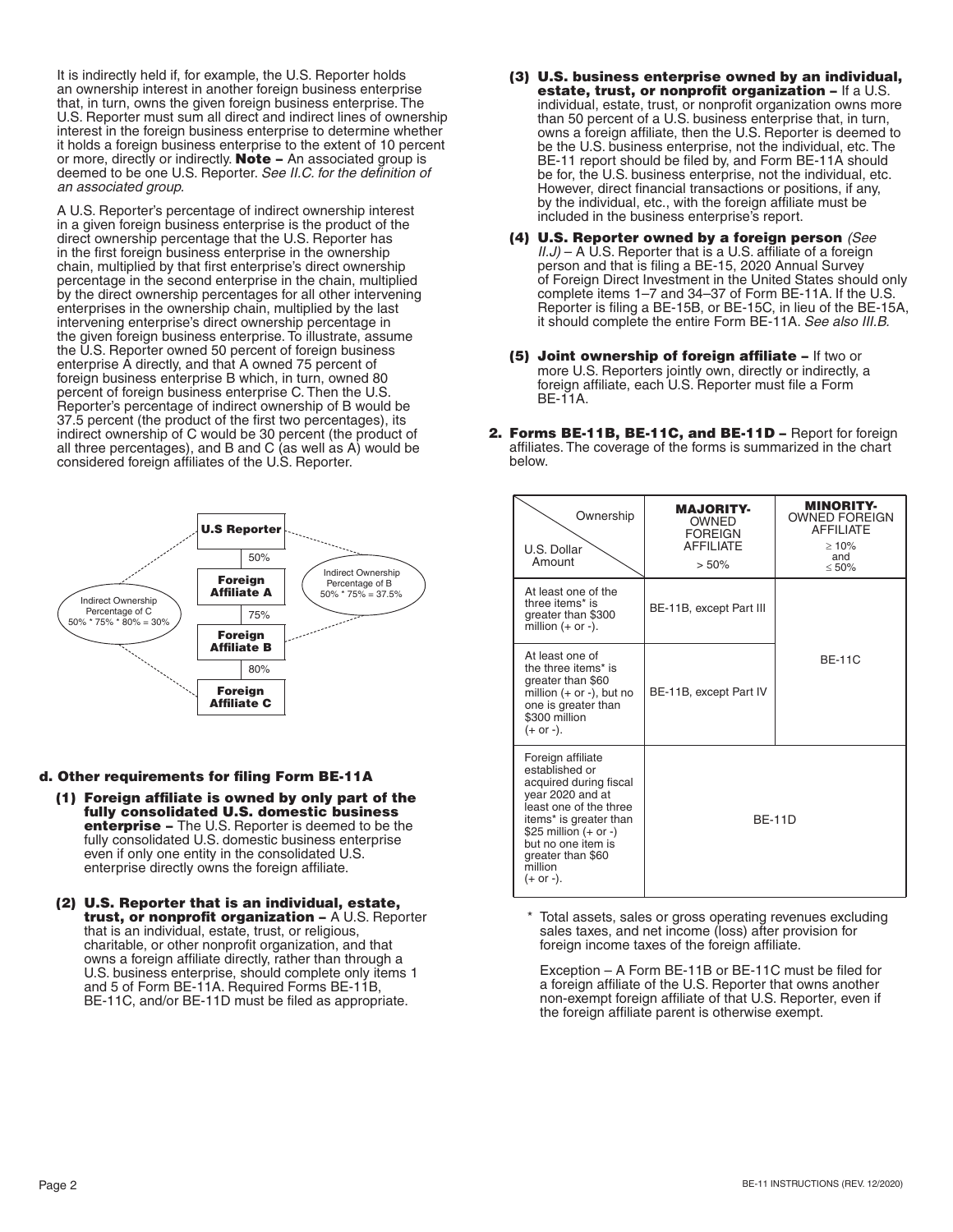Note – Unless otherwise stated, whenever reference is made to the financial or operating data of a foreign affiliate, such as assets, sales, or net income (loss), the data are to represent 100 percent of the foreign affiliate's operations and not just the portion, if less than 100 percent, owned by the U.S. Reporter(s). Also, include equity investment in unconsolidated foreign affiliates and do not eliminate an affiliate's receivables due from its parent or from other affiliated persons from the affiliate's total assets when applying the exemption criteria for this report.

a. Basic requirement for Form BE-11B - A BE-11B must be filed for each majority-owned foreign affiliate, whether held directly or indirectly, for which **any one** of the following three items was greater than \$60 million (positive or negative) at the end of, or for, the affiliate's 2020 fiscal year:

(1) total assets,

(2) sales or gross operating revenues excluding sales taxes,

or

(3) net income (loss) after provision for foreign income taxes.

Affiliates with assets, sales, or net income greater than \$300 million, positive or negative, are required to report more information on the form than smaller affiliates.

- b. Basic requirement for Form BE-11C A BE-11C must be filed for each minority-owned foreign affiliate owned directly or indirectly, at least 10 percent, but not more than 50 percent, by all U.S. Reporters of the affiliate combined, for which any one of the three items listed in *I.B.2.a.* above was greater than \$60 million (positive or negative), at the end of, or for, the affiliate's 2020 fiscal year.
- c. Basic requirement for Form BE-11D A BE-11D must be filed for foreign affiliates of the U.S. Reporter, established or acquired in 2020, whether held directly or indirectly, for which any one of the three items listed in *I.B.2.a.* above was greater than \$25 million (positive or negative) but for which no one of these items was greater than \$60 million (positive or negative) at the end of, or for, the affiliate's 2020 fiscal year.
- d. Exception to the basic requirement A BE-11B or BE-11C must be filed for a foreign affiliate of the U.S. Reporter that owns another non-exempt foreign affiliate of that U.S. Reporter, even if the foreign affiliate parent is otherwise exempt.
- e. Other requirements for filing Forms BE-11B, BE-11C, or BE-11D –
	- (1) Rules for consolidation of foreign affiliate A U.S. Reporter who participates in BEA's BE-577 Quarterly Survey of U.S. Direct Investment Abroad, Direct Transactions of a U.S. Reporter with Foreign Affiliate, should consolidate foreign business enterprises on Forms BE-11B, BE-11C and BE-11D in the same manner as on Form BE-577.

The following rules should be used in determining which foreign business enterprises may be consolidated into one foreign affiliate form:



Note - Foreign business enterprises that have an equity investment in an unconsolidated business enterprise should report that investment using the equity method of accounting. See also *IV.C.* 

(2) Reporting of foreign affiliates owned by more than one U.S. Reporter - If the foreign affiliate is owned directly and/or indirectly, through another foreign affiliate, by more than one U.S. Reporter, the U.S. Reporter with the highest percentage of ownership in the foreign affiliate (direct and indirect combined) must file a **complete** Form BE-11B on which all Parts have been completed. The other U.S. Reporter(s) with total direct and indirect ownership of 10 percent or more must file a **partial** form.

If no one of the U.S. Reporters owns a greater share of the foreign affiliate than the other U.S. Reporter(s), then the U.S. Reporters must decide which one will file the complete Form BE-11B and which one(s) will file a partial Form BE-11B.

A partial form consists of:

• BE-11B Part I, items 1–17 and Part V.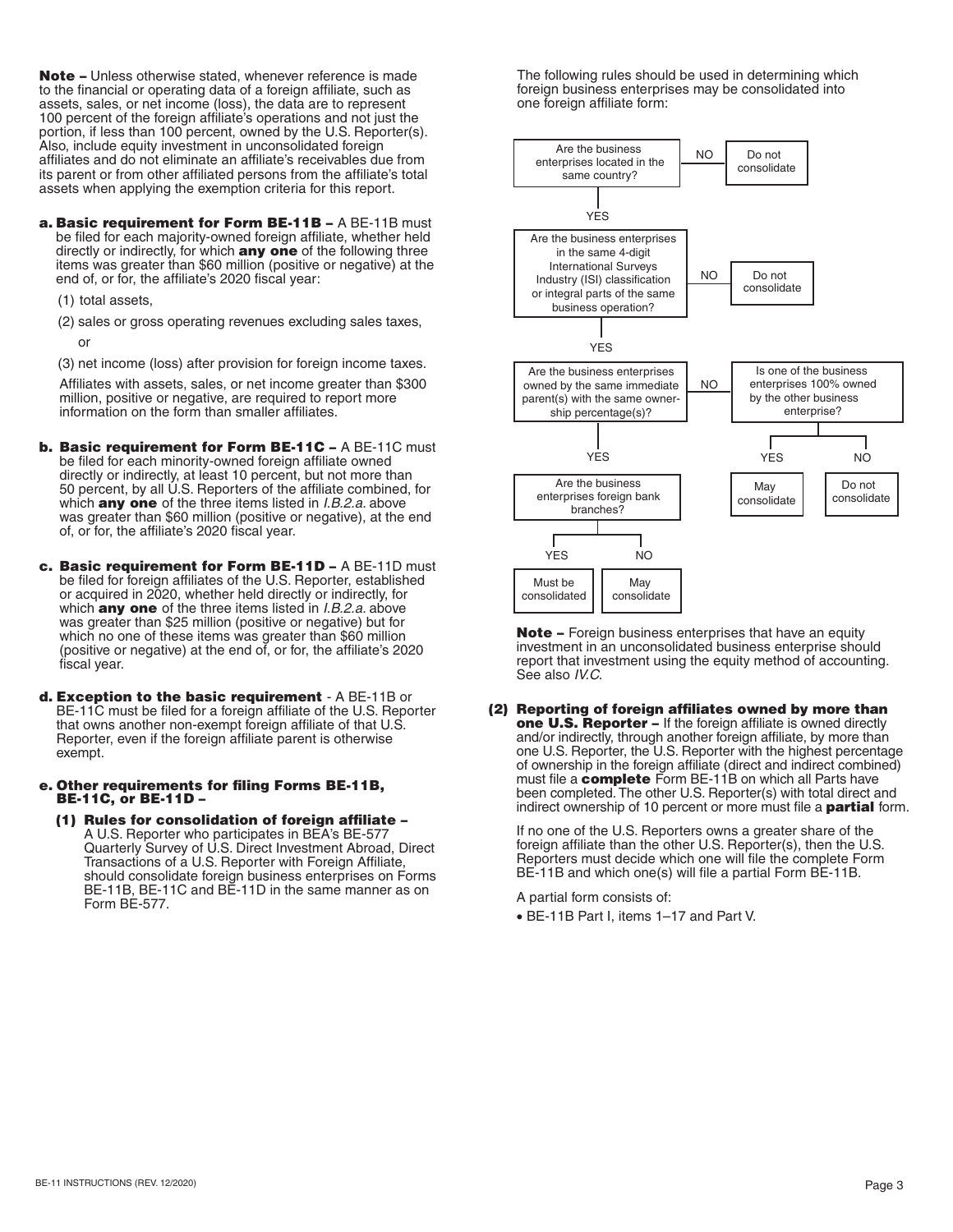The U.S. Reporter filing a **complete** BE-11B for a foreign affiliate owned by more than one U.S. Reporter should note that data must be reported by transactor. If the U.S. Reporter filing the complete BE-11B cannot, or prefers not to, obtain from the affiliate data about the other U.S. Reporter(s) of the affiliate, then each U.S. Reporter is required to report its own data.

If two or more Reporters jointly own a foreign affiliate that is required to be reported on Form BE-11C, only the U.S. Reporter having the highest percentage ownership (direct and indirect combined) in the foreign affiliate must file the form.

- (3) Reporting when there is more than one foreign affiliate in a chain of ownership – A Form BE-11B or BE-11C must be filed for a foreign affiliate of the U.S. Reporter that owns another nonexempt foreign affiliate of that U.S. Reporter, even if the foreign affiliate parent is otherwise exempt, i.e., a Form BE-11B or BE-11C must be filed for all affiliates upward in a chain of ownership.
- (4) Relationship between Form BE-11A and Forms BE-11B, BE-11C, and BE-11D - The term "U.S. Reporter" is defined to mean the fully consolidated U.S. domestic business enterprise; therefore, on Forms BE-11B, BE-11C, and BE-11D, when data on trade and financial relationships between the U.S. Reporter and the foreign affiliate are requested, the data must reflect the foreign affiliate's relationship with the entire U.S. enterprise, not merely with one division, operating unit, or part.
- C. Exempt affiliates A foreign affiliate is exempt from being reported if **none** of its exemption level items exceeds \$60 million (positive or negative) and it is not required to be filed on Form BE-11D. *See I.B.2.c.*

However, a form BE-11B or BE-11C must be filed for a foreign affiliate of the U.S. Reporter that owns another nonexempt foreign affiliate of that U.S. Reporter, even if the foreign affiliate parent is otherwise exempt. That is, all affiliates upward in the chain of ownership must be reported.

An affiliate's receivable due from its parent or from other affiliated persons should not be eliminated from total assets when applying the exemption criteria for preparing this report.

If you filed a form for an affiliate in 2019 that is exempt in 2020 and for which BEA identified as required to file or is listed in the eFile system as required, then complete Part II of the "Claim for Not Filing" and on page 3 provide the required information. If all of your affiliates are exempt in 2020, complete Part I of a "Claim for Not Filing."

A foreign affiliate can also be exempt if ALL of the following apply: 1) the foreign affiliate is a private fund, **AND** 2) the private fund foreign affiliate does not own, directly or indirectly through another business enterprise, an "operating company"—i.e., a business enterprise that is not a private fund or a holding company—in which the consolidated U.S. Reporter owns at least 10 percent of the voting interest, AND 3) If the U.S. Reporter owns the private fund indirectly (through one or more other business enterprises), there are no "operating companies" between the consolidated U.S. Reporter and the indirectly-owned foreign private fund. For more information regarding private funds visit [www.bea.gov/privatefunds.](http://www.bea.gov/privatefunds)

# II. DEFINITIONS

A. 2020 fiscal year is the U.S. Reporter's or the foreign affiliate's financial reporting year that has an ending date in calendar year 2020. U.S. Reporters or affiliates having a "52/53 week" fiscal year that ended within the first week of January 2021, are considered to have a 2020 fiscal year for purposes of filing this survey, and should report December 31, 2020 as their 2020 fiscal year end. A business enterprise that does not have a financial reporting year, or does not have a financial reporting year *ending* in calendar year 2020, is deemed to have a fiscal year identical to calendar year 2020.

# Change in fiscal year

1. New fiscal year ends in calendar year 2020 – A U.S. Reporter that changed the ending date of its financial reporting year should file a 2020 BE-11 report that covers the 12 month period prior to the new fiscal year end date. The following example illustrates the reporting requirements.

**Example 1:** The U.S. Reporter had a June 30, 2019 fiscal year end date but changed its 2020 fiscal year end date to March 31. The U.S. Reporter should file a 2020 BE-11 report covering the 12 month period from April 1, 2019 to March 31, 2020.

The ending balance sheet amounts reported must be the correct balances as of March 31, 2020.

2. No fiscal year ending in calendar year 2020 – If a change in fiscal year results in the U.S. Reporter not having a fiscal year that ended in calendar year 2020, the U.S. Reporter should file a 2020 BE-11 report that covers 12 months. The following example illustrates the reporting requirements.

**Example 2:** The U.S. Reporter had a December 31, 2019 fiscal year end date but changed its next fiscal year end date to March 31. Instead of having a short fiscal year ending in 2020, the U.S. Reporter decides to have a 15 month fiscal year running from January 1, 2020 to March 31, 2021. The U.S. Reporter should file a 2020 BE-11 report covering a 12 month period ending in calendar year 2020, such as the period from April 1, 2019 to March 31, 2020.

In this example, the ending balance sheet amounts reported must be the correct balances as of March 31, 2020.

For 2021, assuming no further changes in the fiscal year end date occur, the U.S. Reporter should file a BE-11 report covering the 12 month period from April 1, 2020 to March 31, 2021.

- **B. Affiliate** means a business enterprise located in one country which is directly or indirectly owned or controlled by a person of another country to the extent of 10 percent or more of its voting stock for an incorporated business or an equivalent interest for an unincorporated business, including a branch.
- **C. Associated group** means two or more persons who, by the appearance of their actions, by agreement, or by an understanding, exercise their voting privileges in a concerted manner to influence the management of a business enterprise. Each of the following are deemed to be associated groups:
	- 1. members of the same family,
	- 2. a business enterprise and one or more of its officers or directors,
	- **3.** members of a syndicate or joint venture, or
	- 4. a corporation and its domestic subsidiaries.
- **D. Banking** covers business enterprises engaged in deposit banking or closely related functions, including commercial banks, Edge Act corporations engaged in international or foreign banking, foreign branches and agencies of U.S. banks whether or not they accept deposits abroad, savings and loans, savings banks, bank holding companies, and financial holding companies under the Gramm-Leach-Bliley Act.

Banks located on U.S. Military bases abroad servicing base personnel are not considered "foreign" and should not be reported on Form BE-11B, BE-11C, or BE-11D.

Activities of subsidiaries of a bank or bank holding company that may not be banks but provide support to the bank parent company, such as real estate subsidiaries set up to hold the office buildings occupied by the bank parent company, are considered bank activities.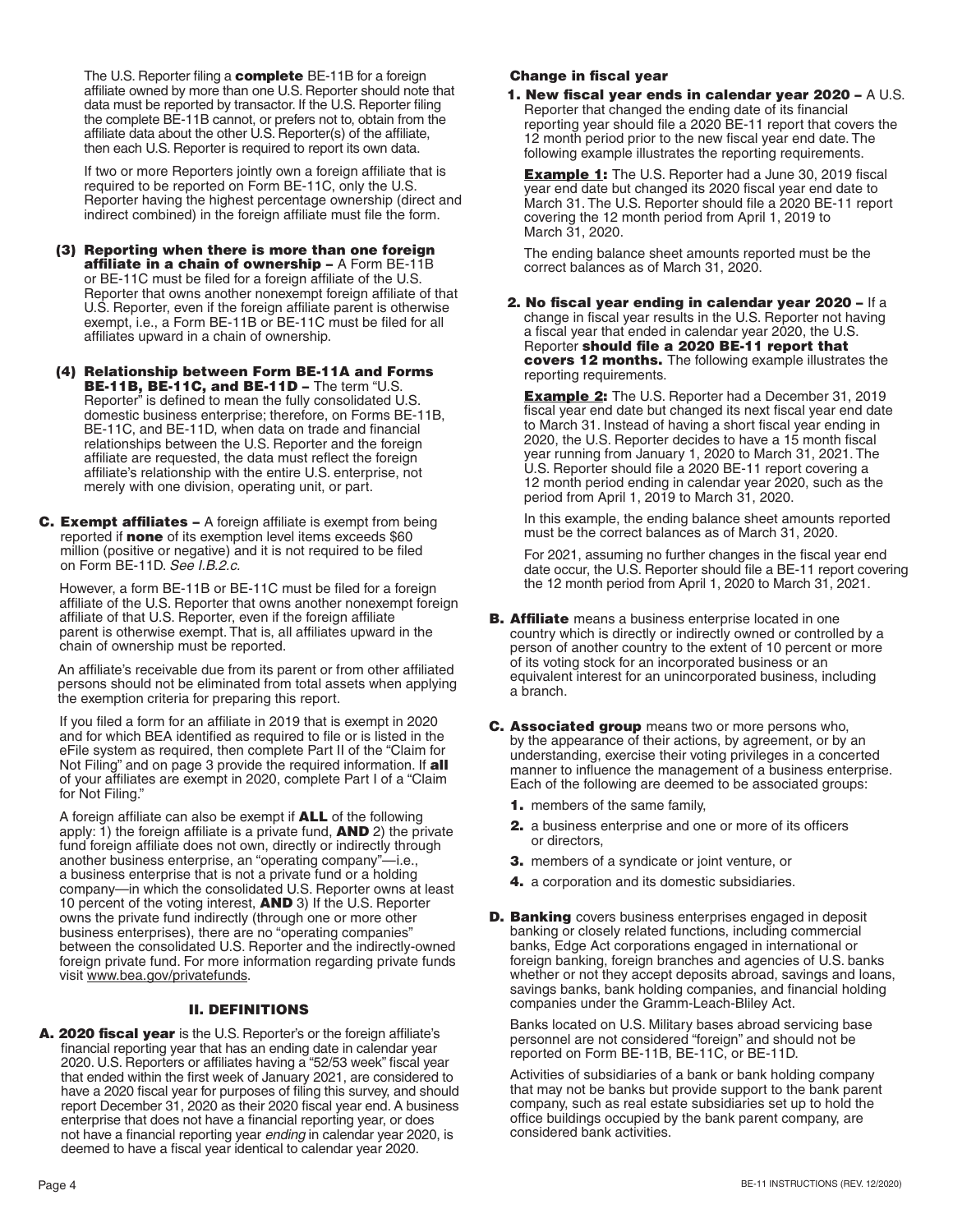- **E. Branch** means the operations or activities conducted by a person in a different location in its own name rather than through an incorporated entity.
- F. Business enterprise means any organization, association, branch, or venture which exists for profit-making purposes or to otherwise secure economic advantage, and any ownership of any real estate.
- G. Foreign, when used in a geographic sense, means that which is situated outside the United States or which belongs to or is characteristic of a country other than the United States.
- **H. Foreign affiliate** means an affiliate located outside the United States in which a U.S. person has direct investment. *See II.S.*
- **I. Foreign affiliate parent** means a U.S. Reporter's foreign affiliate which has an equity interest in another foreign affiliate of the U.S. Reporter.
- **J. Foreign person** *(See II.Q.)* means any person resident outside the United States or subject to the jurisdiction of a country other than the United States. *See III.D.*

#### K. Fully consolidated U.S. domestic business enterprise means:

- 1. the U.S. business enterprise whose voting securities are not owned more than 50 percent by another U.S. business enterprise, and
- **2.** proceeding down each ownership chain from that U.S. business enterprise, any U.S. business enterprise (including Foreign Sales Corporations located in the United States) whose voting securities are more than 50 percent owned by the U.S. business enterprise above it. This consolidation excludes foreign branches and all other foreign affiliates.

Note – A U.S. Reporter that is not a bank but owns a majority interest in a U.S. bank must consolidate its banking activities when filing its Form BE-11A.

- L. Intercompany means between a U.S. Reporter and its foreign affiliates.
- **M. Intermediary** means an agent, nominee, manager, custodian, trust, or any person acting in a similar capacity.
- N. Lease is an arrangement conveying the right to use property, plant, or equipment (i.e., land and/or depreciable assets), usually for a stated period of time. Report leases in accordance with FASB ASC 842.
- O. Majority-owned foreign affiliate means a foreign affiliate in which the combined direct and indirect ownership interest of ALL U.S. REPORTERS of the affiliate exceeds 50 percent.
- P. Minority-owned foreign affiliate means a foreign affiliate in which the combined direct and indirect ownership interest of at least one U.S. Reporter is 10 percent or more, but the combined direct and indirect ownership interests of all U.S. Reporters of the affiliate is 50 percent or less.
- Q. Person (as the term is used in the broad legal sense) means any individual, branch, partnership, associated group, association, estate, trust, corporation, or other organization (whether or not organized under the laws of any state), and any government (including a foreign government, the United States Government, a state or local government, and any agency, corporation, financial institution, or other entity or instrumentality thereof, including a government-sponsored agency).
- **R. Private Fund** refers to the same class of financial entities that must report to the Securities and Exchange Commission as private funds on Form PF: "any issuer that would be an investment company as defined in section 3 of the Investment Company Act of 1940 but for section  $3(c)(1)$  or  $3(c)(7)$  of  $\dots$  [that] Act."
- S. U.S. direct investment abroad means the ownership or control, **directly or indirectly** through a foreign affiliate, by one U.S. person of 10 percent or more of the voting securities of an incorporated foreign business enterprise or an equivalent interest in an unincorporated foreign business enterprise, including a branch.
- **T. U.S. person** means any person resident in the United States or subject to the jurisdiction of the United States. *See III.D.*
- U. U.S. Reporter means the U.S. person that has direct investment in a foreign business enterprise, including a branch. The U.S. Reporter is the fully consolidated U.S. domestic enterprise. *See II.K.*
- V. United States, when used in a geographic sense, means the several states, the District of Columbia, the Commonwealth of Puerto Rico, and all territories and possessions of the United States.

# III. CLARIFICATION OF COVERAGE

A. Determining existence of a foreign affiliate – In general, a U.S. person's foreign operation or activity is considered a foreign affiliate if it is legally or functionally separable from the domestic operations or activities of the U.S. person. In most cases, it is clear whether the foreign operation or activity constitutes an affiliate. For example, if the operation or activity is incorporated abroad – as most are – it is always considered a foreign affiliate. Even if it is unincorporated, the foreign operation or activity is usually legally or functionally separable from the U.S. person's domestic operations or activities. In cases where it is not clearly separable, the determination of whether the operation or activity constitutes a foreign affiliate is made on a case-by-case basis, depending on the weight of the evidence.

The following characteristics would indicate that an operation or activity is a foreign affiliate:

- 1. it pays foreign income taxes,
- 2. it has a substantial physical presence abroad, as evidenced by plant and equipment, or employees permanently located abroad,
- 3. it has separate financial records that would allow preparation of financial statements, including a balance sheet and income statement. (A mere record of disbursements to, or receipts from, the foreign operation or activity would not constitute a "financial statement" for this purpose.), or
- 4. it takes title to the goods it sells and receives revenues from the sale, or it receives funds from customers for its own account for services it performs.

The following characteristics would indicate that an operation or activity is probably **not** a foreign affiliate:

- 1. it engages only in sales promotion or public relations activities on behalf of the U.S. person,
- 2. it conducts business abroad only for the U.S. person's account, not for its own account,
- 3. it has no separate financial records that allow the preparation of financial statements,
- 4. its expenses are paid by the U.S. parent,
- 5. it is not subject to foreign income taxes, and
- 6. it has limited physical assets or few employees permanently located abroad.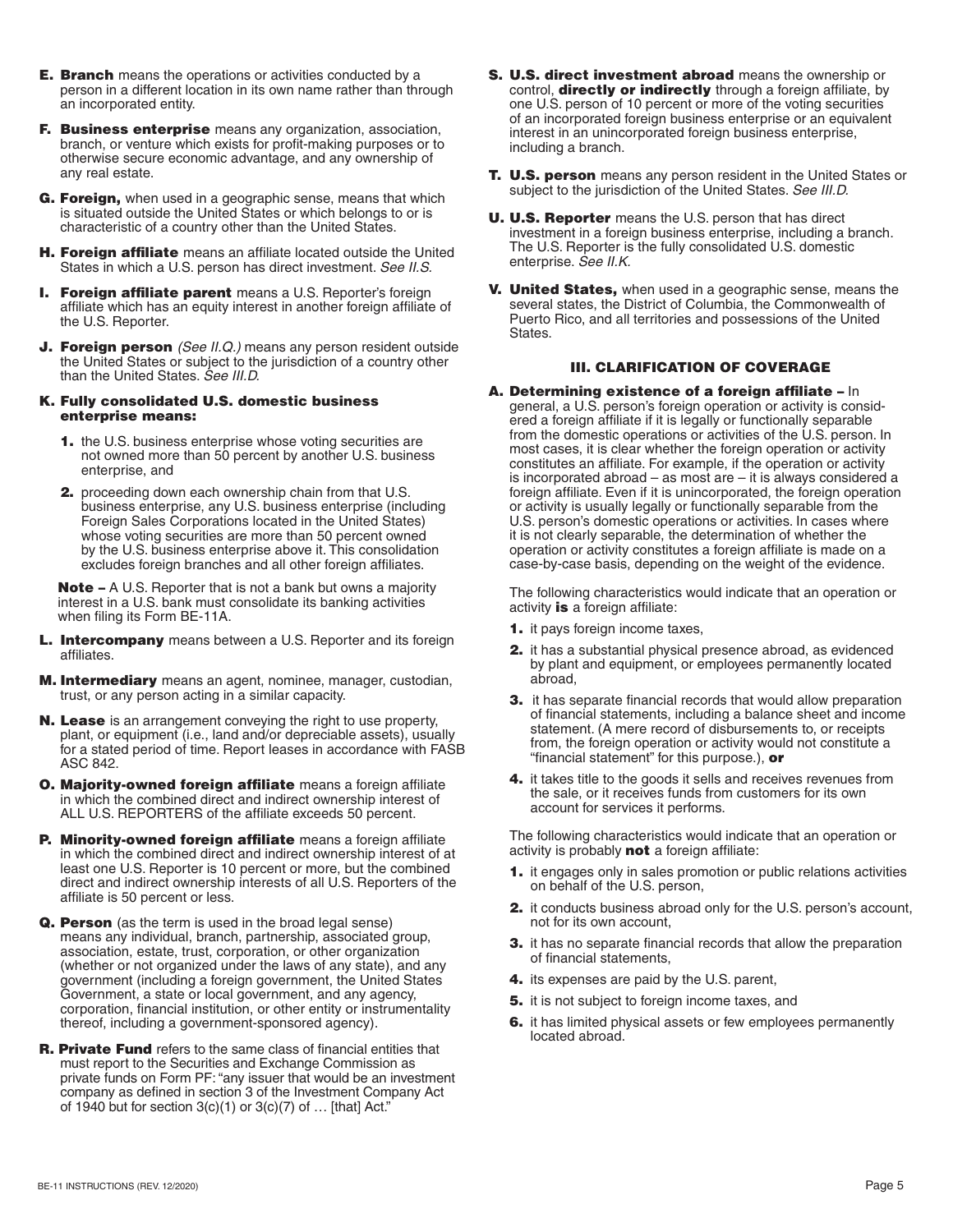- B. U.S. Reporter owned by a foreign person A U.S. business enterprise that is a U.S. Reporter in this BE-11 survey may also be a U.S. affiliate of a foreign person that must report in the BE-15, 2020 Annual Survey of Foreign Direct Investment in the United States. This could be the case if the U.S. business enterprise owns foreign affiliates and is also owned 10 percent or more, directly or indirectly, by a foreign person. In such cases, the U.S. business enterprise should report in this survey for any foreign business enterprise it owns or controls, directly or indirectly, at least 10 percent or more, but should not report other property of its foreign owner. (A foreign business enterprise that is jointly owned by the U.S. Reporter and the foreign owner of the U.S. Reporter should be considered a foreign affiliate of the U.S. Reporter provided the U.S. Reporter has a 10 percent or more ownership interest.) For purposes of the BE-11 survey, consider the foreign owner of the U.S. Reporter and the directly and indirectly owned foreign affiliates of the foreign owner (other than those held through the U.S. Reporter), as unaffiliated foreign persons. *See also I.B.1.d.(4).*
- C. Partnerships Most partnerships are either general or limited partnerships. The determination of percentage of voting interest in a general or limited partnership is based on who controls the partnership. The percentage of voting interest is NOT based on the percentage of ownership in the partnership's equity.

A general partnership usually consists of at least two general partners who together control the partnership. Unless a clause to the contrary is contained in the partnership agreement a general partnership is presumed to be controlled equally by each of the general partners.

A limited partnership usually consists of at least one general partner and one limited partner. The general partner usually controls a limited partnership, and therefore has 100 percent voting interest in the limited partnership. Limited partners do not normally exercise any control over a partnership. Therefore, unless a clause to the contrary is contained in the partnership agreement, limited partners are presumed to have zero voting interest in a partnership.

Note – Cross-border holdings of limited partnerships are included in the annual Department of Treasury International Capital (TIC) securities data reports (TIC SHL(A), TIC SHA(A), and TIC SLT) and purchases and sales of limited partnerships with foreign counterparties should be included on the TIC S report.

- D. Determining country of residence or jurisdiction of **individuals -** An individual is considered a resident of, and subject to the jurisdiction of, the country in which it is physically located, subject to the following qualifications:
	- 1. individuals who reside, or expect to reside, outside their country of citizenship for less than one year are considered to be residents of their country of citizenship,
	- 2. individuals who reside, or expect to reside, outside their country of citizenship for one year or more are considered to be residents of the country in which they are residing. There are two exceptions to this rule:
		- a. individuals (and their immediate families) who either own or are employed by a business in their country of citizenship and who are residing outside of that country for one year or more in order to conduct business for the enterprise are considered residents of their country of citizenship if they intend to return within a reasonable period of time.
		- **b.** individuals who reside outside their country of citizenship because they are government employees (such as diplomats, consular officials, members of the armed forces, and their immediate families) are considered residents of their country of citizenship regardless of their length of stay.
- E. Foreign affiliate operating completely outside its country of incorporation – If a foreign affiliate conducts all its operations from, and is located in, a single foreign country that is different from its country of incorporation, it is deemed to be operating totally outside its country of incorporation. File a single BE-11B, BE-11C report or report on the BE-11D, for the entity in the country of operation treating it as an incorporated foreign affiliate; do not file for the entity in the foreign country of incorporation. If, however, the foreign affiliate has any of the following in the country of incorporation:
	- 1. bank account,
	- 2. employees,
	- 3. property, plant, or equipment, or
	- 4. sales,

it is considered to have operations in its foreign country of incorporation and, therefore, a separate report must be filed for the entity in that country.

If a foreign affiliate incorporated abroad conducts its operations from, and has locations in, more than one foreign country, a separate Form BE-11B, BE-11C, or entry on BE-11D must be filed for each foreign country in which it has operations, and a separate Form BE-11B, BE-11C, or entry on BE-11D must be filed for the entity in the foreign country of incorporation, treating the entity as an incorporated foreign affiliate in that country.

If a foreign affiliate incorporated abroad conducts its business operations from, and is located in, the United States, you must file a Form BE-11B, BE-11C or BE-11D entry to report the equity investment in the affiliate and the affiliate's income. Show country of incorporation as country of location and report the affiliate as a holding company (ISI code 5512). You must report the operating business enterprise located in the United States on the BE-15, 2020 Annual Survey of Foreign Direct Investment in the United States.

- F. Agencies and representative offices Foreign representative offices, agents and employees of a U.S. person are not considered to be foreign affiliates, and therefore, they should not be reported on Forms BE-11B, BE-11C or BE-11D. However, a U.S. Reporter's disbursements to maintain foreign sales and representative offices must be reported on Form BE-125, Quarterly Survey of Transactions in Selected Services and Intangible Assets with Foreign Persons. Copies of Form BE-125 are available by writing to BEA at: Bureau of Economic Analysis, Balance of Payments Division, BE-50 (SSB), 4600 Silver Hill Rd., Washington, DC 20233, by telephoning (301) 278-9507 or by accessing the BEA Web site at [www.bea.gov](http://www.bea.gov). (Select "Tools", select "eFile", and then select applicable form within "Survey Resources and Contact Information.") A foreign presence of a U.S. person is considered a foreign sales promotion or representative office if:
	- 1. it has no assets (other than office furniture) held either in its own name or in the name of the U.S. person,
	- 2. to the extent that its employees are compensated by commissions, the commissions arise only from sales or business that the employees generate for the U.S. person,
	- 3. it does not produce revenue (other than funds from the U.S. person to cover its expenses), and
	- 4. it is engaged only in sales promotion, representational activities, public relations activities, or the gathering of market information, on behalf of the U.S. person.

**Note –** A foreign presence that produces revenue for its own account (instead of, or in addition to, producing revenue for the account of its U.S. parent) from goods or services it provides to unaffiliated persons is considered a foreign affiliate and is subject to the reporting requirements on this BE-11 survey.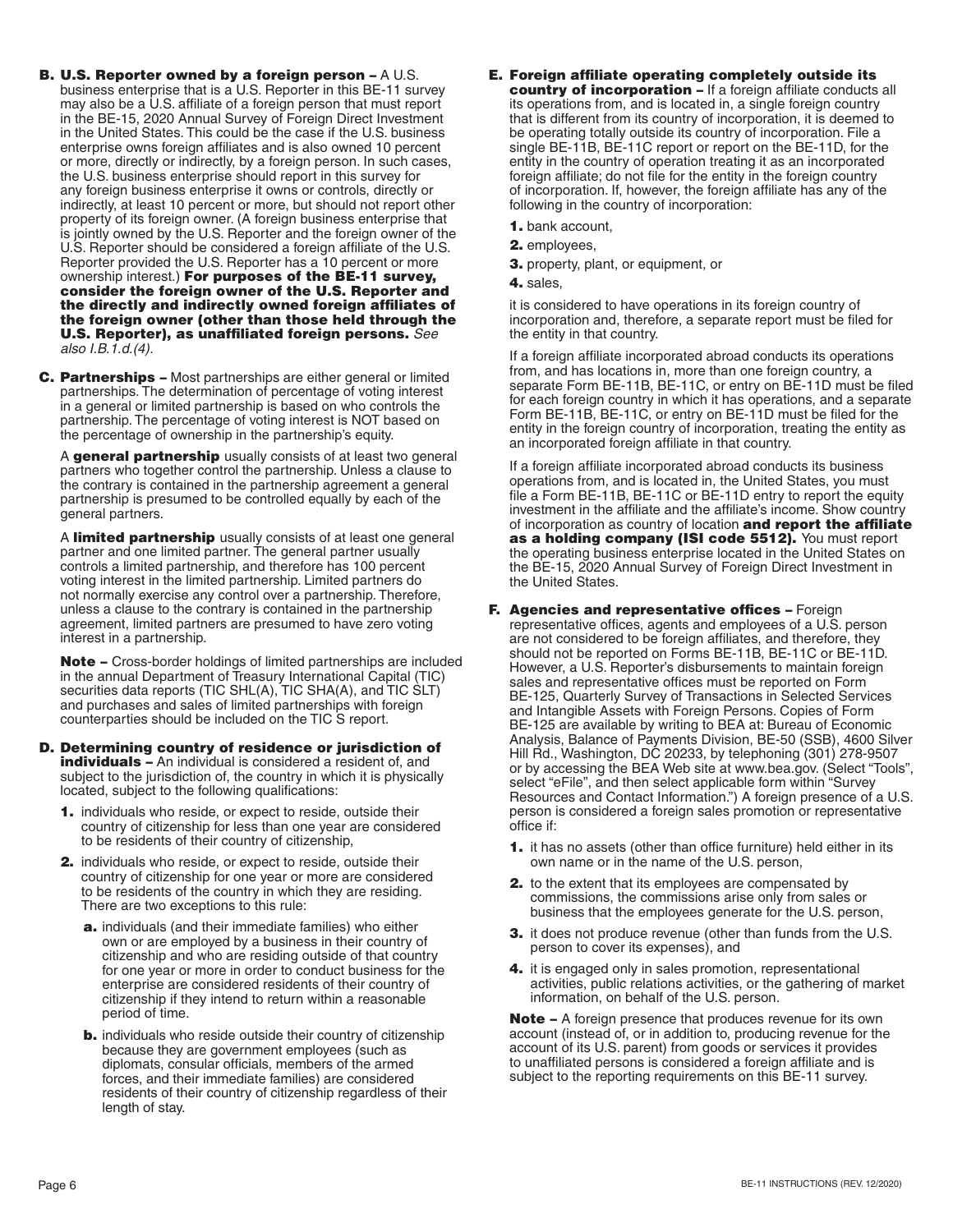G. Real estate – The ownership of foreign real estate is defined to be a business enterprise and, if foreign real estate is owned by a U.S. person, it is a foreign affiliate of a U.S. Reporter. A Form BE-11B, BE-11C or BE-11D is required unless the enterprise is otherwise exempt.

Real estate that is normally included in the property, plant, and equipment account of a foreign affiliate is not to be reported as a separate affiliate.

Residential real estate held exclusively by a U.S. person for personal use and not for profit-making purposes is not subject to the reporting requirements. A primary residence abroad that is leased to others while the owner is a U.S. resident, but which the owner intends to reoccupy, is considered real estate held for personal use.

Ownership of foreign residential real estate by a business enterprise, the sole purpose of which is to hold the real estate for the personal use of the owner(s) of the business enterprise, is considered to be real estate held for personal use and therefore not subject to the reporting requirements.

If a U.S. person has a direct or indirect voting ownership interest of 10 percent or more in a joint venture, partnership, etc., that is formed to own and hold, develop, or operate real estate, the joint venture, partnership etc., in its entirety, not just the U.S. person's share, is a foreign affiliate and must be reported unless otherwise exempt.

H. Airlines and ship operators - U.S. airlines' and ship operators' foreign stations, ticket offices, and terminal and port facilities that provide services **only** to their own operations are not foreign affiliates and are not subject to the reporting requirements. Reports are required when such facilities produce significant revenues from services provided to unaffiliated persons.

## I. Estates, trusts, and intermediaries

- 1. A U.S. estate is a person *(see II.Q.)* and, therefore, may have direct investment; the estate, not the beneficiary, is considered to be the U.S. Reporter. Thus, ownership of a foreign affiliate by a U.S. estate shall be reported by the administrator, executor, etc., of the estate and not by the beneficiary.
- 2. A trust, either U.S. or foreign, is a person *(see II.Q.)*, but is not a business enterprise. The trust is considered to be the same as an intermediary, and should report as outlined in *III.I.3.* For reporting purposes, the beneficiary(ies) of the trust, is (are) considered to be the owner(s) for purposes of determining the existence of direct investment, except in two cases: (1) if there is, or may be, a reversionary interest, and (2) if a corporation or other organization creates a trust designating its shareholders or members as beneficiaries. In these two cases, the creator(s) of the trust is (are) deemed to be the owner(s) of the investments of the trust (or succeeding trusts where the presently existing trust has evolved out of a prior trust), for the purposes of determining the existence and reporting of direct investment.

This procedure is adopted to fulfill statistical purposes of this survey and does not imply that control over an enterprise owned or controlled by a trust is, or can be, exercised by the beneficiary(ies) or creator(s).

Note – Real estate investment trusts (REITS) - Report hybrid or mortgage REITS in ISI code 5252 (Funds, trusts, and other financial vehicles). Report all other REITS in ISI code 5310 (Real estate).

# 3. Intermediary

- a. If a particular U.S. direct investment abroad is held, exercised, administered, or managed by a U.S. intermediary, such intermediary is responsible for reporting the required information for, and in the name of, its principal or shall instruct the principal to submit the required information. Upon instructing the principal, the intermediary shall be released from further liability to report, provided it has informed BEA of the date such instructions were given and the name and address of the principal, and has supplied the principal with any information in the possession of, or which can be secured by, the intermediary that is necessary to permit the principal to complete the required reports. When acting in the capacity of an intermediary, the accounts or transactions of the U.S. intermediary with the foreign affiliate are considered as accounts or transactions of the U.S. principal with the foreign affiliate. To the extent such transactions or accounts are unavailable to the principal, they may be required to be reported by the intermediary.
- **b.** If a U.S. person holds a foreign affiliate through a foreign intermediary, the U.S. person is considered to own the foreign affiliate directly and all accounts or transactions of the U.S. person with the intermediary are considered to be with the foreign affiliate.

# IV. GENERAL INSTRUCTIONS

A. Accounting methods and records - Follow generally accepted U.S. accounting principles unless otherwise specified in the instructions. Corporations should generally use the same methods and records that are used to generate reports to stockholders, except where otherwise instructed. Generate reports for unincorporated persons on an equivalent basis.

Financial Accounting Standards Board Accounting Standards Codification Topics are referred to as "FASB ASC" in the instructions.

### B. Translation of foreign currency financial and operating data into U.S. dollars

- 1. Financial statements Translate foreign affiliate financial statements, i.e., balance sheets and income statements, not maintained in U.S. dollars from the host country currency to U.S. dollars using FASB ASC 830 (FAS 52), as would be required to incorporate foreign statements into the U.S. Reporter's financial statements for reports to shareholders.
- 2. Other financial and operating data of foreign **affiliate –** According to FASB ASC 830 (FAS 52), "Revenue and expense transactions shall be translated in a manner that produces approximately the same dollar amounts that would have resulted had the underlying transactions been translated into dollars on the dates they occurred."

Since separate translation of each transaction is usually impractical, the specific result can be achieved by using an average rate for the period.

On Forms BE-11B and BE-11C, certain revenue and expense transactions that may not be translated separately for the financial statements, such as employee compensation and exports and imports, must be reported. Translate these transactions in a manner consistent with that used to translate the financial statements into U.S. dollars.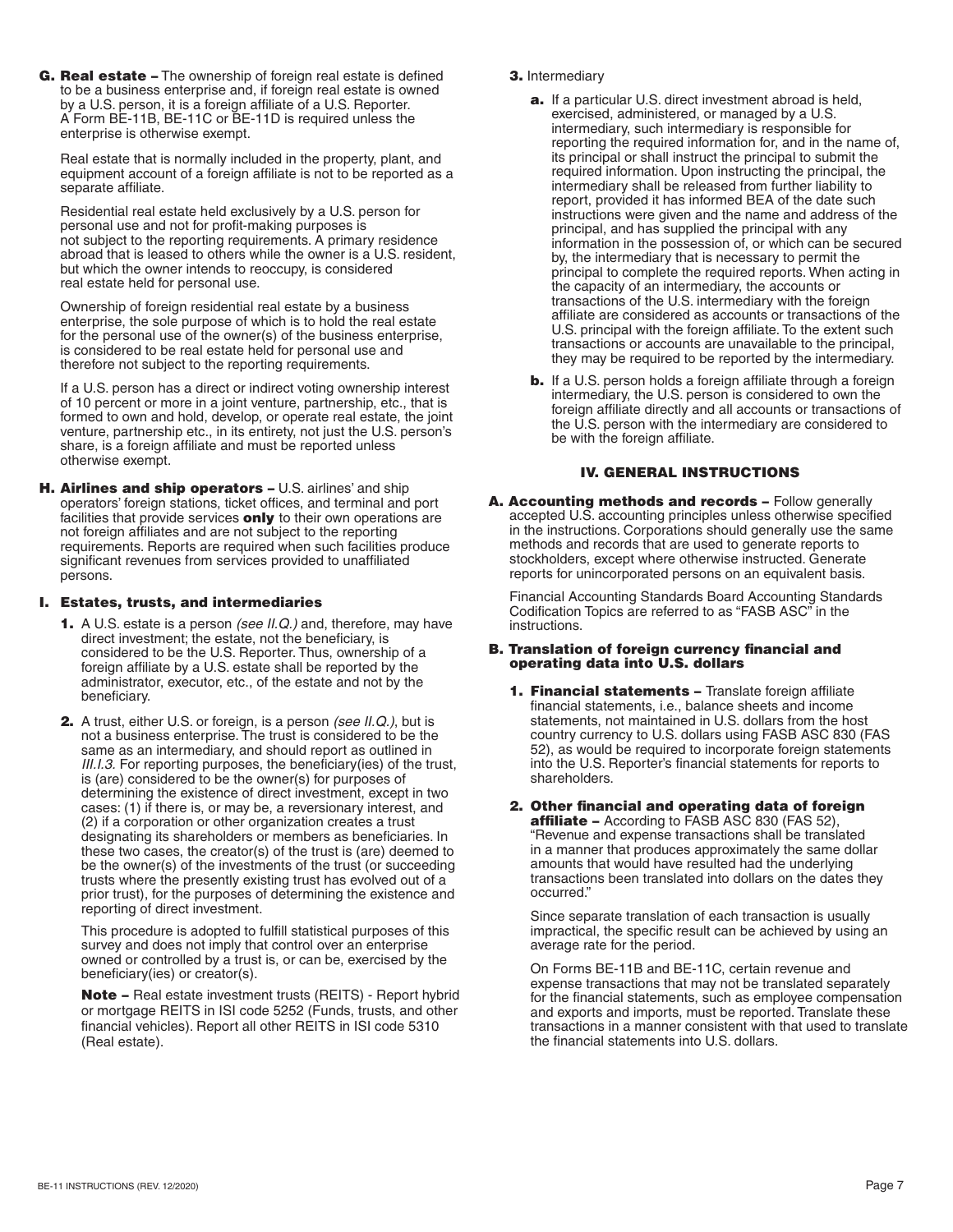C. Method of accounting for equity investments – Forms BE-11B, BE-11C and BE-11D - Report a foreign affiliate parent's equity investments of 20 percent or more in unconsolidated foreign affiliates, including all unconsolidated majority-owned foreign affiliates, using the equity method of accounting. Report equity investments of less than 20 percent, in accordance with FASB ASC 320 (FAS 115) or cost basis of accounting. *See important note on foreign affiliate consolidation rules under instruction I.B.2.e.* 

Note – If it is determined that there is a material difference between the "equity" and the "cost" methods and the data should have been filed using the "equity" method, BEA will require that the data be refiled.

- D. Industry classification A list and explanation of the industry classifications used are given in the **Guide to Industry** Classifications for International Surveys, 2017, (BE-799), which is available at **[www.bea.gov/naics2017](http://www.bea.gov/naics2017)**.
- **E. Estimates –** If actual data are not available, or only partial data are available, provide estimates and label as such. When data items cannot be fully subdivided as required, provide totals and an estimated breakdown of the totals.

Certain sections of Forms BE-11A and BE-11B require data that may not be maintained in your customary accounting records. Providing precise data in these areas may require substantial burden beyond what is intended by BEA. This may be especially true for:

- BE-11A, Part III, Section B Distribution of sales or gross operating revenues by whether the sales were goods, services, or investment income;
- BE-11A, Part IV, Exports and imports of the U.S. Reporter on a shipped basis;
- BE-11B, Part III, Section B, and Part IV, Section D Distribution of sales or gross operating revenues, by transactor and by whether the sales were goods, services, or investment income;
- BE-11B, Part V Exports and imports of the foreign affiliate on a shipped basis.

Data provided in these sections may be reasonable estimates based upon the informed judgment of persons in the responding organization, sampling techniques, prorations based on related data, etc. Consistently apply estimating procedures used on all BEA surveys.

- F. Space on form insufficient When space on a form is insufficient to permit a full answer to any item, submit the required information on supplementary sheets, appropriately labeled and referenced to the item number and the form.
- G. Specify When asked to "specify" amounts reported for certain data items, give the type and dollar amount of the major items included in the data item.

#### V. U.S. EXPORTS AND IMPORTS OF GOODS

When there is a material difference between the "charged" and "shipped" bases and the data have not been filed on the "shipped" basis, or the necessary adjustments have not been made to approximate a "shipped" basis, then BEA will require the data to be refiled.

Differences between the "charged" and "shipped" bases may be substantial. A major difference arises when the U.S. Reporter buys goods in country A and sells them in country B, but the goods are shipped directly from country A to country B. Because the goods did not physically enter or leave the United States, they are not U.S. trade. However, when the U.S. Reporter records the transactions on its books, it shows a purchase charged to it from country A and a sale charged by it to country B. If the U.S. Reporter's trade data in this survey were prepared on the "charged" basis, the purchase and sale would appear incorrectly as a U.S. import and a U.S. export, respectively. Other differences arise when the U.S. Reporter charges the sale of its products to a foreign affiliate in one country, but ships the goods directly from the United States to an unaffiliated foreigner in another country. If the data are on the "shipped" basis, this transaction constitutes a U.S. export to an unaffiliated foreigner, not to the foreign affiliate and should not be recorded on the form for the foreign affiliate.

If a material difference exists between the "charged" and "shipped" bases, trade must be reported on the "shipped" basis. To do this, the U.S. Reporter may have to derive the data from export and import declarations filed with U.S. Customs and Border Protection or from shipping and receiving documents, rather than from accounting records, or may have to otherwise adjust its data from a "charged" to a "shipped" basis.

- A. Timing. Only include goods actually shipped between the United States and the affiliate during FY 2020 regardless of when the goods were charged or consigned. For example, include goods shipped by the U.S. Reporter to the affiliate in FY 2020 that were charged or consigned in FY 2021 but exclude goods shipped to the affiliate in FY 2019 that were charged or consigned to the affiliate in FY 2020.
- **B. Trade of the U.S. Reporter**. Goods shipped by, or to, the U.S. Reporter, whether or not actually charged or consigned by, or to, the U.S. Reporter, are considered to be trade of the U.S. Reporter.
- C. Trade of a foreign affiliate. Goods shipped by, or to, a foreign affiliate, whether or not actually charged or consigned by, or to, the foreign affiliate are considered to be trade of the foreign affiliate.
- D. By (or to) whom goods were shipped. Shipment by, or to, an entity refers to the physical movement of goods to or from the U.S. customs area by, or to, that entity regardless of by, or to whom the goods were charged or consigned. For example, if the U.S. Reporter charges goods to a German affiliate but ships them to an Italian affiliate, the goods should be recorded as U.S. exports shipped by the U.S. Reporter on the Form BE-11B or BE-11C, of the Italian affiliate, but not on that of the German affiliate. Similarly, if goods were charged by the U.S. Reporter to an affiliate but shipped to the affiliate by another U.S. person, the goods should be considered a U.S. export shipped by "other U.S. persons," not by the U.S. Reporter, on the affiliate's Form BE-11B or BE-11C.

#### Note – Goods shipped by an independent carrier or a freight forwarder at the expense of an entity are shipments by that entity.

**E. Valuation of exports and imports.** Value U.S. exports and imports f.a.s. (free alongside ship) at the port of exportation. This includes all costs incurred up to the point of loading the goods aboard the export carrier at the U.S. or foreign port of exportation, including the selling price at the interior point of shipment (or cost if not sold), packaging costs, and inland freight and insurance. It excludes all subsequent costs, such as loading costs, U.S. and foreign import duties, and freight and insurance from the port of exportation to the port of entry.